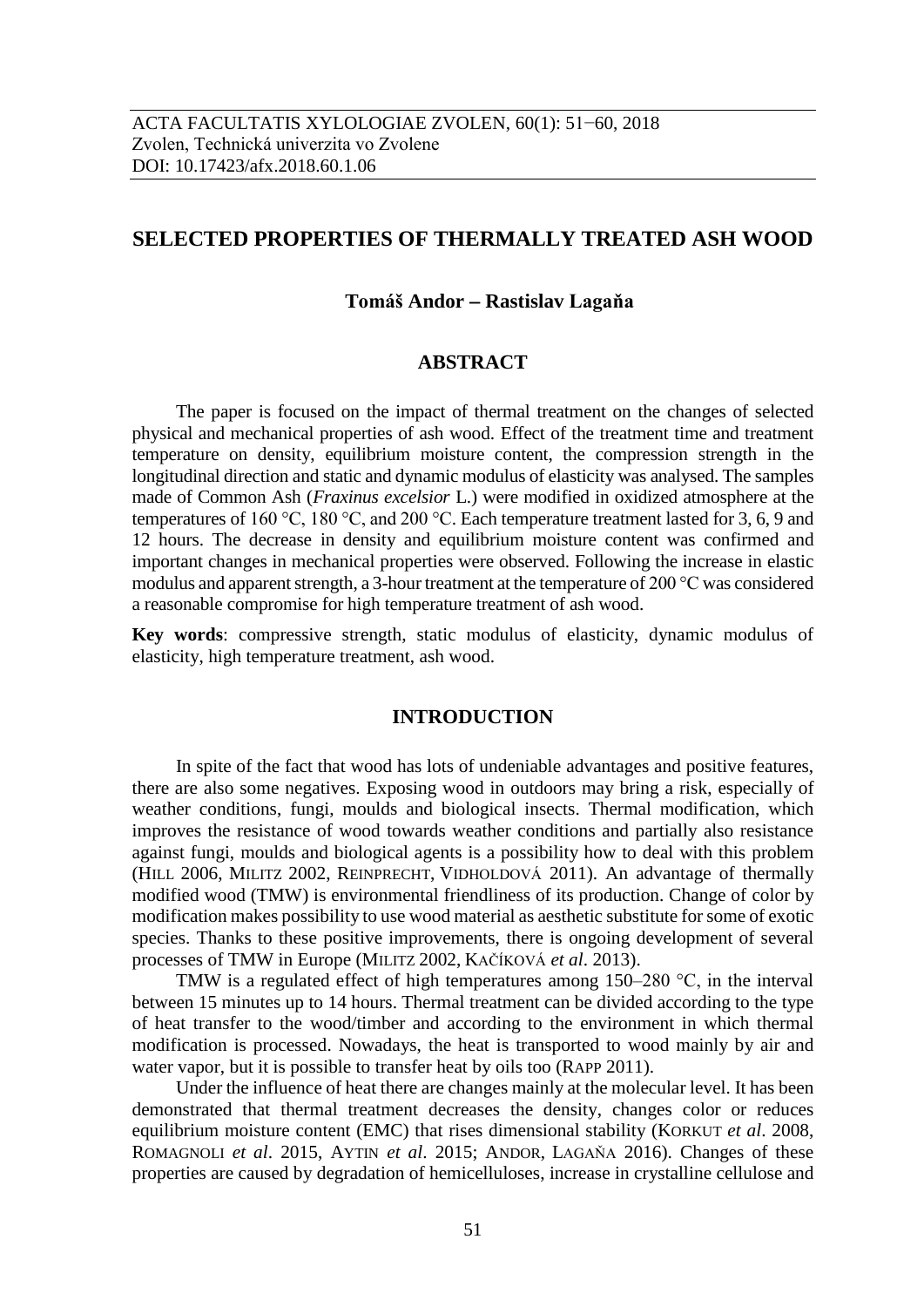crosslinking of lignin due to polycondensation reactions (BOONSTRA et TJEERDSMA 2006, ČABALOVÁ *et al*. 2016).

Mechanical properties of wood are also changed by thermal modification. The flexural strength as the most affected properties falls down to about 50% (BEKHTA, NIEMZ 2003, BORUVKA *et al*. 2015). Quantity and character of these changes depends on temperature, time and a way of treatment, and wood species (YILDIZ, GÜMÜŞKAYA 2005). Nevertheless, there are cases that the strength of wood increases due to thermal treatment and only at higher temperatures (205 °C for pine) it starts to decrease slowly (CAI J., CAI L. 2012). Although the strength of wood decreases in common, the modulus of elasticity stays at the same level or can increase to some extend (LEKOUNOUGOU, KOCAEFE 2014).

Known correlation of static and dynamic modulus of elasticity may lead to qualitative classification of thermally modified ash wood. For both moduli, it can be assumed that there is a moderate increase in properties and maximum values are reached at certain thermal conditions. The importance of time and temperature impact together with statistical importance of these factors could optimize the process of thermal treatment.

The aims of this study are to quantify an effect of the treatment time and the treatment temperature on selected properties of ash wood and to optimize the process of a thermal treatment in oxidized atmosphere based on changes in density, EMC, compressive strength parallel to the fibres, and the static and dynamic modulus of elasticity.

### **MATERIAL AND METHODS**

Samples of ash wood where prepared from mature wood of one trunk in order to lower variability of properties. The size of samples was  $32 \times 32 \times 120$  mm. After sorting out defective samples, they were divided into groups. Each group was designed for a different time and temperature of a thermal treatment. The samples were thermally treated for 3, 6, 9 and 12 hours at the temperatures of 160, 180 and 200 °C. The number of samples of each group varied from 13 to 16 depending upon the intensity of thermal treatment. The samples were oven dried at 103 °C  $\pm$  2 °C. After the drying and cooling of the samples, the dimensions and weight were measured, and samples were placed in desiccator over silica gel. For comparing the results with untreated wood, 35 samples were allocated. These samples were placed in a conditioning room at 20<sup>o</sup>C and a relative humidity (RH) of 65%.

Treated samples were placed into preheated oven for 10 minutes and after that time they were counted down. After the treatment, the samples were placed in a desiccator over silica, where they were cooled down and their dimensions and weight were measured again.

Treated samples were conditioned to EMC in a conditioning room at the temperature of 20 °C and RH = 65 %. At the end of the sample preparation, the final dimensions and weight were determined.

The speed of sound in longitudinal direction was measured for each sample using Fakopp device (Sopron, Hungary). Time of ultrasound signal transition was detected with an accuracy of 0.1 microseconds. Subsequently, dynamic modulus of elasticity "Edyn" was calculated according to the formula:

$$
E_{dyn} = c^2 \cdot \rho
$$
 [MPa]

where c is the speed of sound and  $\rho$  is the density of a sample.

Samples were tested in compression using FPZ 100 loading machine (Heckert, Germany). Displacement at the 50 mm gauge length was measured by two potentiometric displacement sensors placed on both sides of a sample and connected to data logger ALMEMO 2690-8 (Holzkirchen, Germany). Sample failure occurred within  $60 \pm 30$  seconds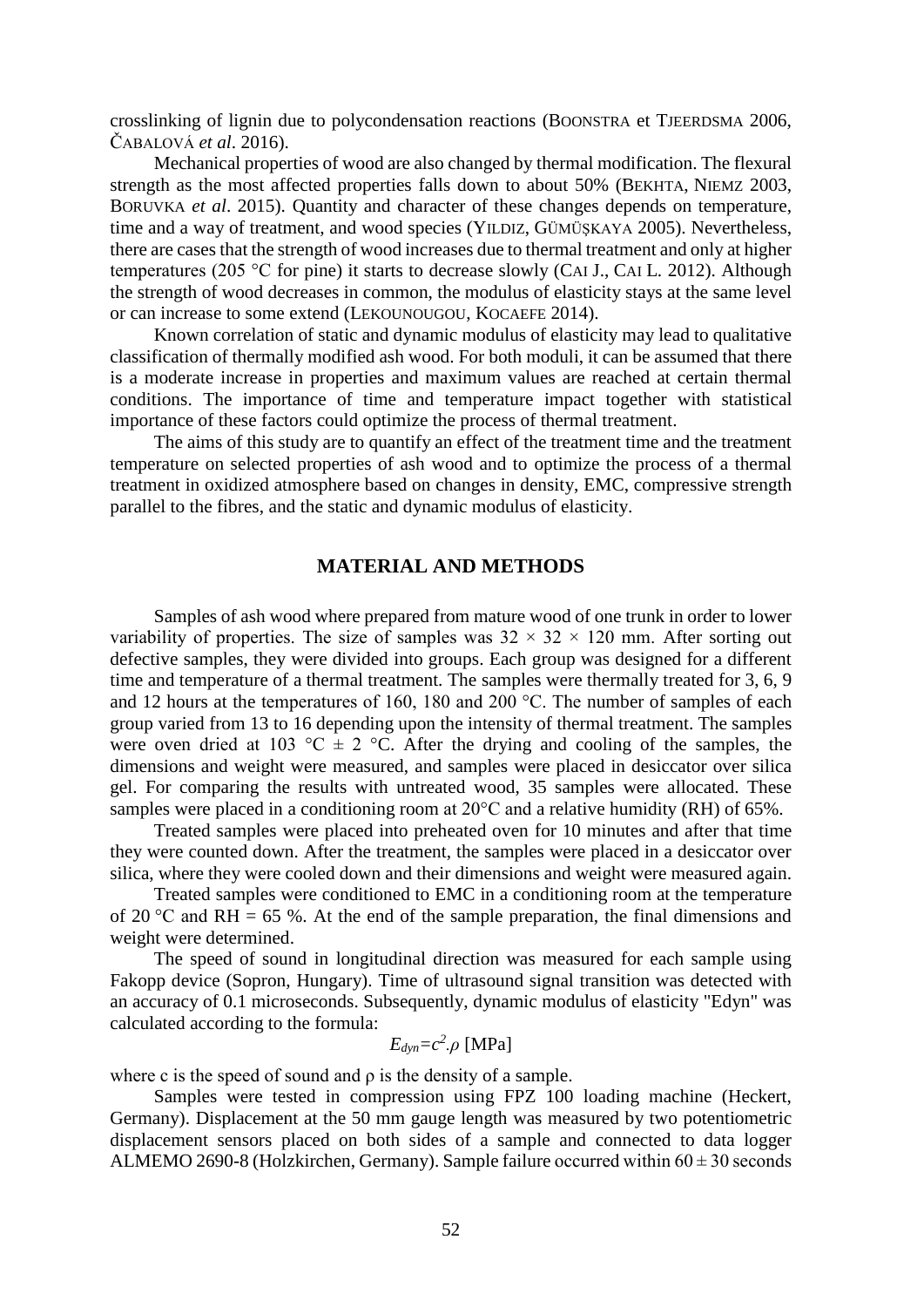of loading. Static modulus of elasticity was calculated from the linear portion of a forcedeformation curve.

Changes of physical properties were evaluated by comparing the measurements before and after the thermal treatment. The average changes and standard deviation were observed. Two-factor analysis of variance (ANOVA) at the significance level  $\alpha$ =0.05 was used for assessing the significance of the treatment time and temperature on static elastic modulus, dynamic modulus and strength. In order to predict elastic properties of thermally treated ash wood, student's paired t-test compared averages of both moduli and correlation coefficients were calculated. Values of static and dynamic modulus of elasticity were compared by Student's paired t-test.

Proper thermal treatment parameters were chosen based on finding the middle ground between shape stability, given by low EMC, and mechanical properties that are at least at the level of untreated wood properties.

## **RESULTS AND DISCUSSION**

#### **The impact of thermal treatment on equilibrium moisture content and density**

The density of samples after thermal treatment decreases, in general. Our experiments show that the temperature is more important in changing the density than the time of treatment. A decrease in density at the temperature of 160 °C exceeded by 1% only for 12-hour treatment and a decrease in density at the temperature of 180 °C was between 2.2–3.4 %. The most noticeable change in wood density (12% decrease) happened during 12-hour treatment at the temperature of 200 °C. MOLINSKY *et al*. (2016) recorded similar decline reporting 3.5 % and 9.3% decrease of density of European Ash wood after 2-hour treatment at the temperature of 190 °C and 200 °C treatment, respectively. We consider mainly the degradation of hemicelluloses to volatile substances which evaporated during the thermal treatment. KAČÍKOVÁ *et al*. (2013) stated the decline of hemicellulose content caused by thermal treatment and changes in cellulose and lignin as well.

The EMC is one of the important features determining behaviour of mechanical properties. The EMC of untreated wood in the standard environment was on average 11.5 %. After the thermal treatment at the temperature of 160 °C, EMC dropped to 7.8 % (3 hours) and 7.3 % (12 hours). After treating the samples at the temperature of 180 °C, the EMC decreased under 7% (3 hours) and below 6% after 9-hour treatment. The most significant decrease was recorded for 200 °C treatment, when EMC reached the value 5.2 % for each duration of the treatment. We can assume from the results that EMC as well as the density depends more on temperature by which the wood was treated than the time of duration of the treatment (Figure 2). BORUVKA *et al*. (2015) stated declining of EMC from 11.5 % in unmodified samples of Douglas pine wood to 7.7 % after a 3-hour treatment at the temperature of 165 °C and 6.2 % at 210 °C, respectively. NEMETH *et al*. (2016) mentioned EMC decrease of poplar wood to 5 % after thermal treatment at the temperature of 200 °C. KÚDELA *et al*. (2005) stated that steaming beech wood even at the temperature of 140 °C for 1 hour leads to decrease in sorption properties of wood. This decrease can be explained similarly as the change in wood density by the change in chemical structure of wood. The main reason is a reduction of sorption places in cell wall, which happens due to hemicellulose content decrease and the increase of cellulose crystallinity. Lignin also undergoes some polycondensation reactions leading to crosslinking of chains. Lignin incrusts fibrils as well, thus it prevents access to molecules of water (BOONSTRA, TJEERDSMA 2006, BOONSTRA *et al*. 2007).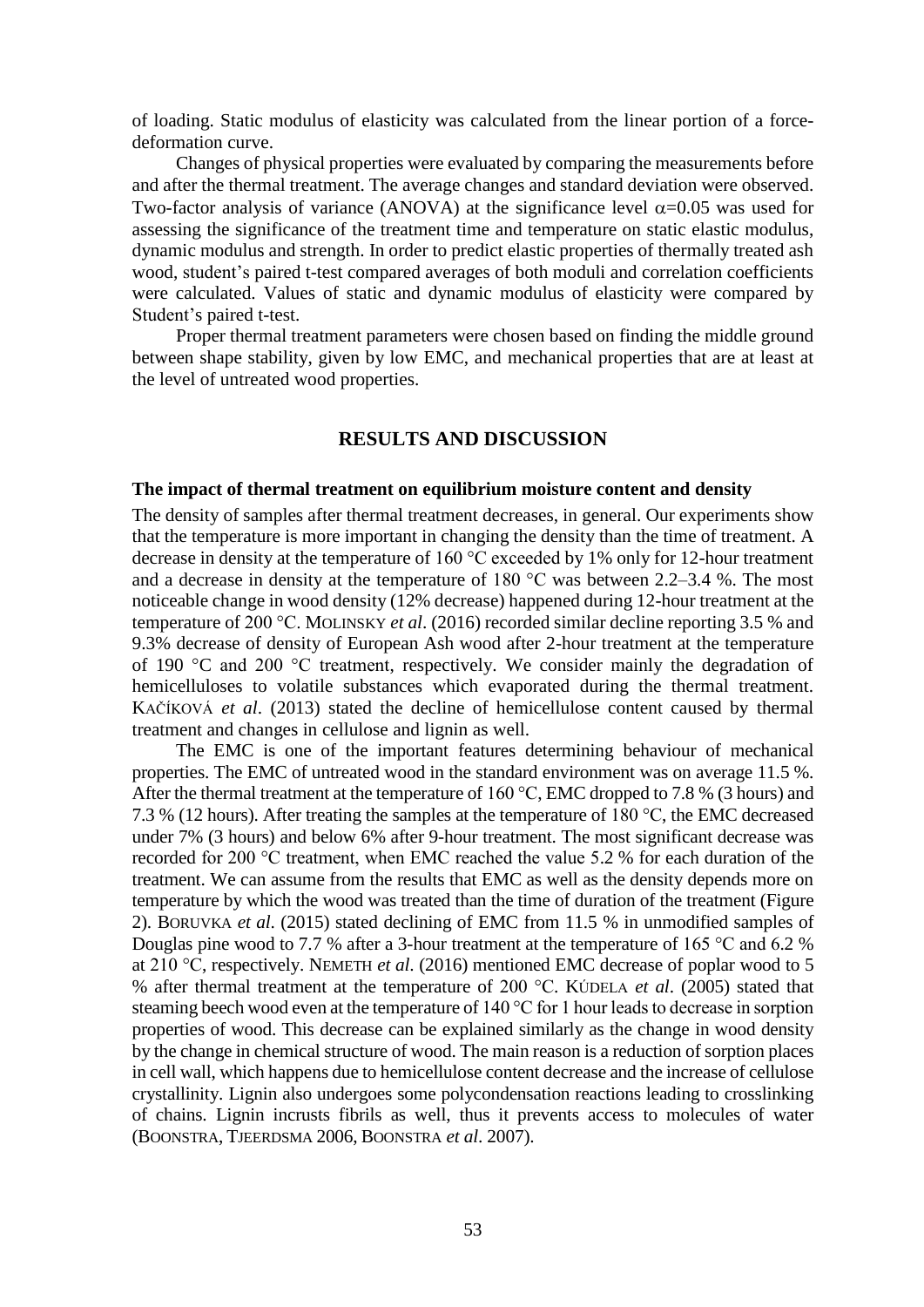### **The impact of thermal treatment on compressive strength parallel to the fibres**

The strength of Ash wood in the fibre direction of reference samples was 49.26 MPa. This is slightly lower than an average value of 55 MPa mentioned by NIEMZ *et al*. (2014). This variation can be caused by variability of mechanical properties within the species.

The compressive strength of Ash wood changed only slightly after the treatment at the temperature of 160 °C and mainly in samples treated for 9 hours and more. The noticeable increase in strength was reached at 180 °C even after a 3-hour treatment. The maximum was reached after 9-hour treatment at the temperature of 180 °C with the overall increase by 9 MPa. At the temperature of 200 °C after 3-hour treatment, the increase was up to 4 MPa, nevertheless, the longer treatment caused decrease in strength when compared to the strength of untreated samples. Thermal treatment increased fragility, what was observed as characteristic failure of the samples (Figure 4 and 5). Splitting of samples was hardly observed, but at higher temperatures it was visible more often. We can conclude that thermal treatment increases the fragility of wood above 200 °C after a 6-hour treatment period noticeably. The similar increase in compressive strength in the fibre direction was described by more authors (BOONSTRA *et al*. 2007, ZAWADSKI *et al*. 2013, LAGANA *et al*. 2015). This increase is mainly caused by different EMC of samples. When the moisture increases, the compressive strength in direction of fibres decreases, resulting in 4 % decline for 1 % moisture content increase (REGINÁČ *et al*. 1978).

During the thermal treatment, crystallization process of amorphous cellulose takes place, which may have a positive impact on the compressive strength (Boonstra et TJEERDSMA 2006). Volume of amorphous cellulose increases during being exposed to the temperature ranged from 160–220 °C in shorter intervals of heating but for longer period it decreases (BHUIYAN *et al*. 2000). This corresponds to decrease in strength for a longer treatment. Polycondensation reactions of lignin have also impact on strength and they lead to its crossing. Crossed molecules of lignin become less elastic (HILL 2006) and are used as stiffener between fibrils which incrust and so they have positive impact on the strength in the fibre direction. Due to high amount of lignin in the middle lamella its crossing leads to the increase in strength of middle lamella and cell wall as well. It also prevents the movements between cell walls in the fibre direction (BOONSTRA *et al*. 2007).

When evaluating the results, we should consider also the variability of strength. There is a decrease in results after the treatment at the temperature of 200 °C for a period longer than 3 hours. With respect to significantly lower moisture content, this decrease is probably more important. At this stage of treatment, the decrease in strength is caused by depolymerisation reactions in wood and decline of hemicellulose, which are the least stable component of wood. The changes of mechanical properties are not only affected by amounts of main components of wood but also by changes in their relations. Some portion on change in mechanical properties is caused by a change in morphological structure (KAČÍKOVÁ, KAČÍK 2011; KAČÍKOVÁ *et al*. 2013; LAGAŇA *et al*. 2015). ANOVA showed that the factor of treatment time has negligible impact on compressive strength parallel to the fibres (Table 1). The temperature showed to be a significant factor.

#### **The impact of thermal treatment on the modulus of elasticity**

The average static modulus of elasticity of untreated ash wood samples was 9,629 MPa, which is below the average value mentioned in the literature. NIEMZ *et al*. (2014) stated the modulus of elasticity of 12,110 MPa. The average dynamic modulus of elasticity was 11,522 MPa.

The static and dynamic moduli of elasticity were higher than untreated ones up to 3-hour treatment at 200 °C. However, the most significant increase did not happen at identical time and the temperature of treatment. The static modulus of elasticity reached its maximum at the temperature of 180 °C after 3-hour treatment. The dynamic modulus was the largest at the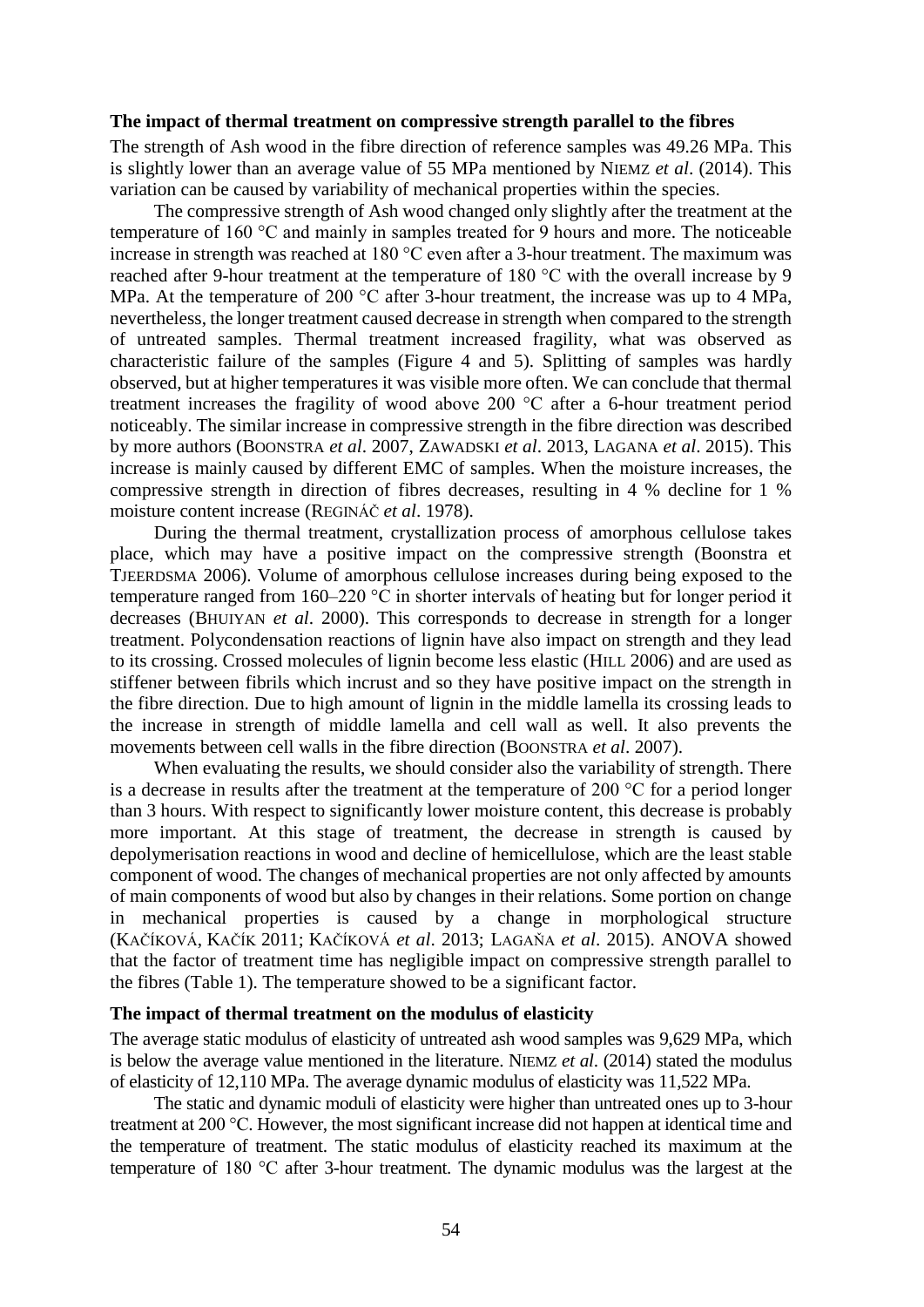temperature of 160 °C and the treatment time of 9 hours. When we applied thermal treatment at the temperature of 200 °C, the increase in both moduli did not occur (Figure 6 and 7). The most important decrease was recorded after a 6-hour treatment at the temperature of 200 °C for static modulus  $(-10.65\%)$ , and a 9-hour treatment for dynamic modulus  $(-13.1\%)$ . The fact that the modulus of elasticity at the temperature of 200  $^{\circ}$ C declined, supported a statement that Ash wood is not suitable for thermal treatment for a longer period of time.

Similarly to the compressive strength, the modulus of elasticity is to some extend affected by different EMC, but this impact is not so significant. Results obtained during different loading modes showed a decrease in MOE, especially in bending. The strength in bending, as many studies have proved, decreases significantly and this decline may reach up to 50 % based on the method of thermal modification (BORUVKA *et al.* 2015; CAIJ., CAI L., 2012; BOONSTRA *et al*. 2007). This important decrease is related to decline in tensile strength while the compressive strength decreases less markedly (KORKUT *et al*. 2007). The increase of MOE due to heat treatment was proved also by ZAWADSKI, RADOMSKI (2013) who stated its increase for Scots pine treated at the temperatures of 160 °C and 200 °C during 2, 5 and 10 hours.

ANOVA showed statistical significance of both factors, the treatment time and the treatment temperature, respectively (Table 1). The Duncan test divided the treatments into two distinguished groups, the first one with the reference samples and the samples treated at 200 °C and the other group with samples treated at 160 and 200 °C.

For each temperature and time of treatment, the t–test proved minimum dependency of static and dynamic modulus of elasticity measured using identical samples. However, similarly to ROHANOVÁ, LAGAŇA (2014), the correlation coefficient confirmed significant degree of dependence between static and dynamic modulus of elasticity in all cases (Table 2).

**Tab. 1 Results of ANOVA with two factors, the treated time and the treated temperature. Tested properties:** density  $(\rho)$ , equilibrium moisture content (EMC), compressive strength parallel to the fibres **(σ), static modulus of elasticity (Estat), dynamic modulus of elasticity (Edyn). Values in bold show significant differences.**

|              |          |         |                  | <b>EMC</b>          |             | σ            |             | $Estat$ |       | ${\bf E}$ dvn |       |
|--------------|----------|---------|------------------|---------------------|-------------|--------------|-------------|---------|-------|---------------|-------|
|              | DOF      |         |                  |                     | n           |              |             |         |       |               |       |
| Abs. Value   |          | 107.506 |                  | 0.000 199,528 0.000 |             | 23.917 0.000 |             | 8.594   | 0.000 | 16.504        | 0.000 |
| Time         |          |         | 60.20 0.000      |                     | 9,109 0.000 |              | 1.380 0.250 | 3.418   | 0.018 | 2.810         | 0.039 |
| Temperature  |          |         | $3.600 \, 0.014$ |                     | 25.20 0.000 |              | 25.93 0.000 | 18.10   | 0.000 | 30.26         | 0.000 |
| Time x Temp. | $\bf{0}$ |         | 1.600 0.127      |                     | 12.50 0.000 |              | 3.230 0.001 | 1.113   | 0.353 | 1.920         | 0.049 |





**Fig. 1 The equilibrium moisture content of samples after the thermal modification**. **Bars stand for standard error.**

**Fig. 2 The density of samples after the thermal modification. Bars stand for standard error.**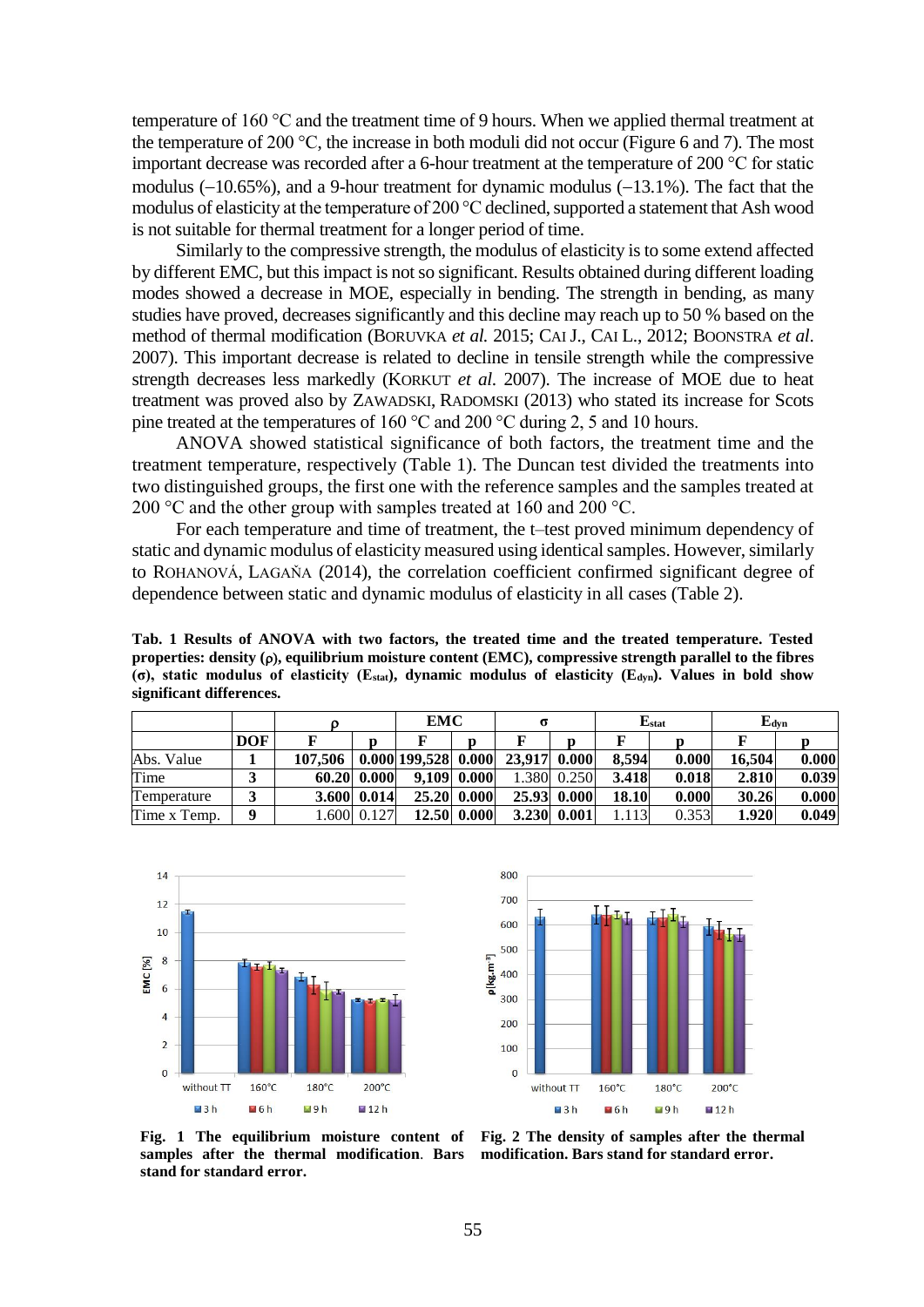

**Fig. 3 Compressive strength parallel to the fibre depending upon the treatment time and the temperature, Bars stand for standard error.**



**Fig. 4 The failure of samples treated by the temperature of 200 °C for 9 hours.**



**Fig. 6 Static modulus of elasticity for each treatment time and temperature. Bars stand for standard error.**



**Fig. 5 The failure of samples treated by the temperature of 200 °C for 12 hours.**



**Fig. 7 Dynamic modulus of elasticity for each treatment time and temperature. Bars stand for standard error.**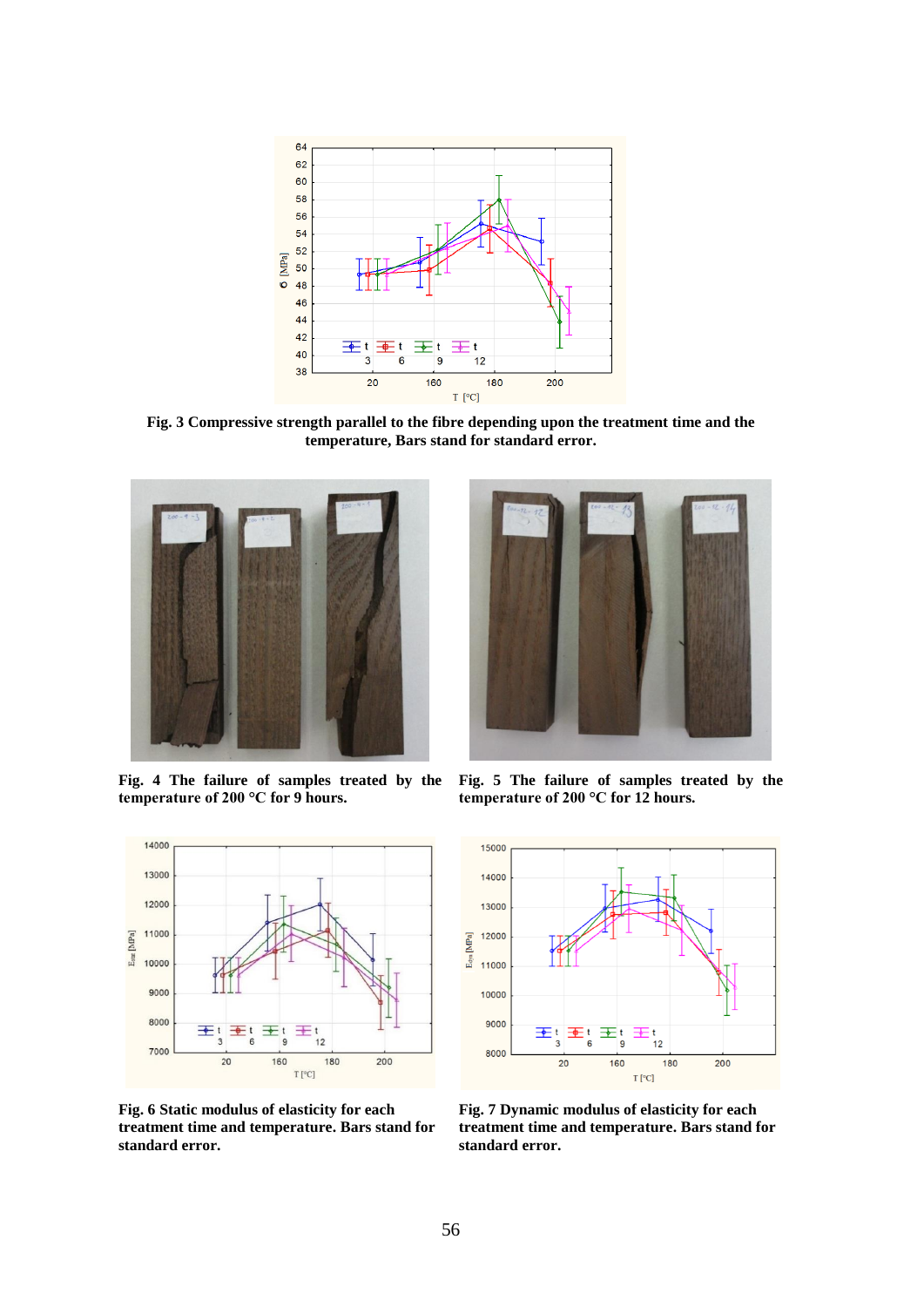**Tab. 2 The average values and standard deviations (STD) of density (ρ), EMC, the compressive strength parallel to the fibres (σ), the static modulus of elasticity (Estat) and dynamic modulus of elasticity (Edyn). Mean values followed by the same letters within the same column across treatments are not significantly different at p<0.05. The last column r, shows coefficient of correlation between static and dynamic modulus of elasticity. Values in bold are statistically significant.**

| TU     | $\rho$ | <b>STD</b> | <b>EMC</b> | <b>STD</b> | $\sigma$        | <b>STD</b> | $E_{stat}$         | <b>STD</b> | $E_{dyn}$    | <b>STD</b> | r    |
|--------|--------|------------|------------|------------|-----------------|------------|--------------------|------------|--------------|------------|------|
| Ref.   | 632.3  | 31.67      | 11.46      | 0.137      | 49.26 c,d       | 5.739      | $9,629$ a,b,c,d,e  | 1,844      | 11,520 b,c   | 1,542      | 0.49 |
| 160/3  | 640.3  | 36.21      | 7.851      | 0.265      | 50.78 c,d,e     | 3.577      | $11,460$ f,g       | 1,633      | $12,980$ d,e | 1,259      | 0.35 |
| 160/6  | 637.7  | 40.28      | 7.537      | 0.230      | 49.87 c,d       | 3.586      | $10,450$ c,d,e,f   | 1,821      | $12,760$ d,e | 1,440      | 0.55 |
| 160/9  | 641.3  | 14.26      | 7.651      | 0.265      | 52.25 c,d,e,f   | 3.639      | $11,360$ e,f       | 1,345      | 13,540e      | 1,288      | 0.70 |
| 160/12 | 626.8  | 25.15      | 7.300      | 0.180      | 49.67 $c,d,e,f$ | 3.576      | $9,925$ e,f,g      | 1,431      | $12,960$ d,e | 1,567      | 0.46 |
| 180/3  | 628.7  | 25.38      | 6.853      | 0.286      | $55.24$ f,g     | 3.082      | $12,020 \text{ g}$ | 1,409      | $13,280$ d,e | 1,150      | 0.36 |
| 180/6  | 627.9  | 33.90      | 6.258      | 0.608      | 54.67 e,f,g     | 5.776      | $11,150$ f,g       | 2,145      | $12,840$ d,e | 1,946      | 0.83 |
| 180/9  | 642.3  | 24.70      | 5.870      | 0.646      | 58.01 g         | 2.218      | 10,660 $d,e,f,g$   | 1,865      | 13,340 d,e   | 1,246      | 0.76 |
| 180/12 | 612.7  | 22.66      | 5.791      | 0.141      | 55.01 f,g       | 3.881      | $10,230$ c,d,e,f   | 1,398      | $12,220$ c,d | 1,470      | 0.72 |
| 200/3  | 593.3  | 33.64      | 5.213      | 0.110      | 53.17 d,e,f     | 5.290      | 10,150 b,c,d,e,f   | 1,791      | $12,200$ c,d | 1,726      | 0.60 |
| 200/6  | 579.8  | 35.96      | 5.134      | 0.124      | 48.41 $b, c$    | 6.023      | 8,701 a            | 1,298      | $10,850$ a,b | 1,336      | 0.68 |
| 200/9  | 562.0  | 24.34      | 5.211      | 0.083      | 43.86 a         | 7.895      | $9,196$ a,b,c      | 2,060      | 10,180a      | 1,383      | 0.48 |
| 200/12 | 560.5  | 24.87      | 5.205      | 0.384      | $45.16$ a,b     | 5.925      | 8,783 b,c          | 1,594      | $10,300$ a   | 1,338      | 0.76 |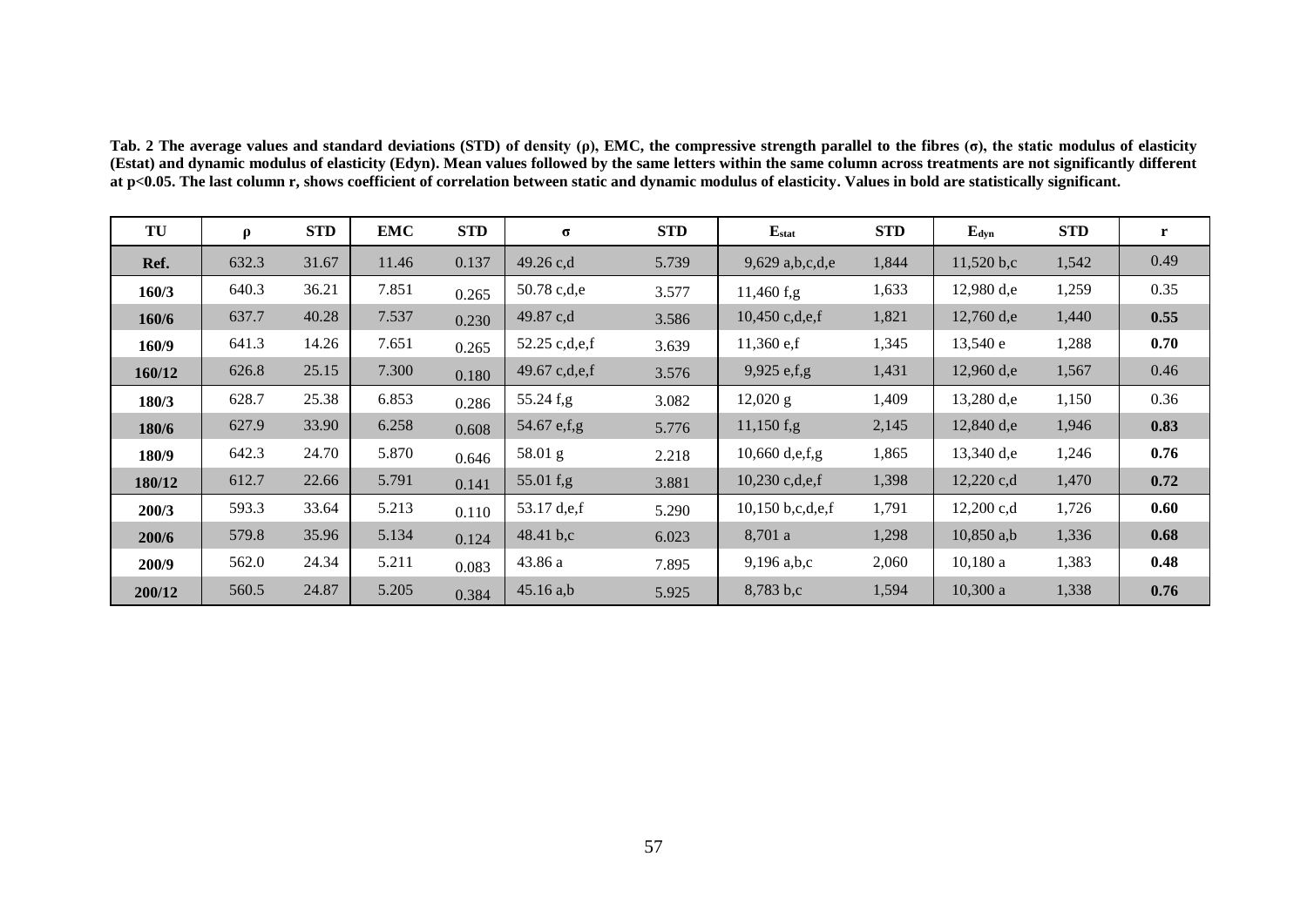# **CONCLUSION**

Results of mechanical properties of European ash wood thermally treated in the oxidized atmosphere at the temperatures of 160, 180 and 200 °C could be summarized in the following conclusions:

- 1. The density decreases due to thermal treatment. Density of wood treated at the temperature of 160 and 180°C slightly declines, but when wood is treated at 200 °C (12 hours) it drops by 12%. The change in density depends on the temperature of a thermal treatment.
- 2. The equilibrium moisture content of wood decreases because of thermal treatment. Similar to the density, the EMC mainly depends on the temperature of the thermal treatment. After treatment at the temperature of 200°C, the equilibrium moisture in the standard conditions dropped to 5%.
- 3. The compressive strength parallel to the fibres increases apparently due to the thermal treatment, reaching the peak at 180°C. This increase, compared to untreated wood, was caused mainly by declining of EMC and it was recorded up to 3-hour treatment at 200 °C. For a longer time of the treatment, the strength did not reach reference strength values.
- 4. The static and dynamic modulus of elasticity due to thermal treatment increased firstly but after being treated at 200 °C they declined. The significant impact of treatment time and temperature was observed.
- 5. Prediction of static modulus of elasticity using dynamic modulus of elasticity is reliable and could be used for grading purposes of thermally treated wood.

Based on the results of this study, we can state that thermal modification of European Ash wood is more suitable for shorter thermal treatments (up to 3 hours). Concerning the low density and low EMC, longer thermal treatment at the higher temperature is more suitable, but it is limited by a change in mechanical properties. The 3-hour treatment in the oxidized atmosphere up to 200°C gives compression strength and modulus of elasticity higher than those of untreated wood. Moreover, this treatment guarantees good shape stability given by low EMC.

## **REFERENCES**

ANDOR T. LAGAŇA R. 2016. An effect of a thermal treatment on selected properties of ash wood. Sporon – Vienna Eco-efficient resource wood with special focus on hardwoods, Sopron – Vienna, 2016, s. 98, ISBN 978-963-334-291-6.

AYTIN A., KORKUT S., ÜNSAL Ö., ÇAKICIER N. 2015. The effects of heat treatment with the ThermoWood® method on the equilibrium moisture content and dimensional stability of wild cherry wood. In BioResources. 10: 2083-2093. ISSN:1930-2126

BEKHTA P., NIEMZ P. 2003. Effect of high temperature on the change in color, dimensional stability and mechanical properties of spruce wood. In Holzforschung,  $2003$ ,  $57(5)$ :  $539-546$ .

BHUIYAN M. T. R. HIRAI N., SOBUE N. 2000. Changes of crystallinity of wood cellulose by heat treatment under dreied and moist conditions. In Journal of Wood Science, 2000, 46/6: 431-436, ISSN 1611-4663.

BOONSTRA M.J., TJEERDSMA B. F. 2006. Chemical analysis of heat treated softwoods. In Holz Roh.- Werkst. 64: 204–211, ISSN: 0018-3768.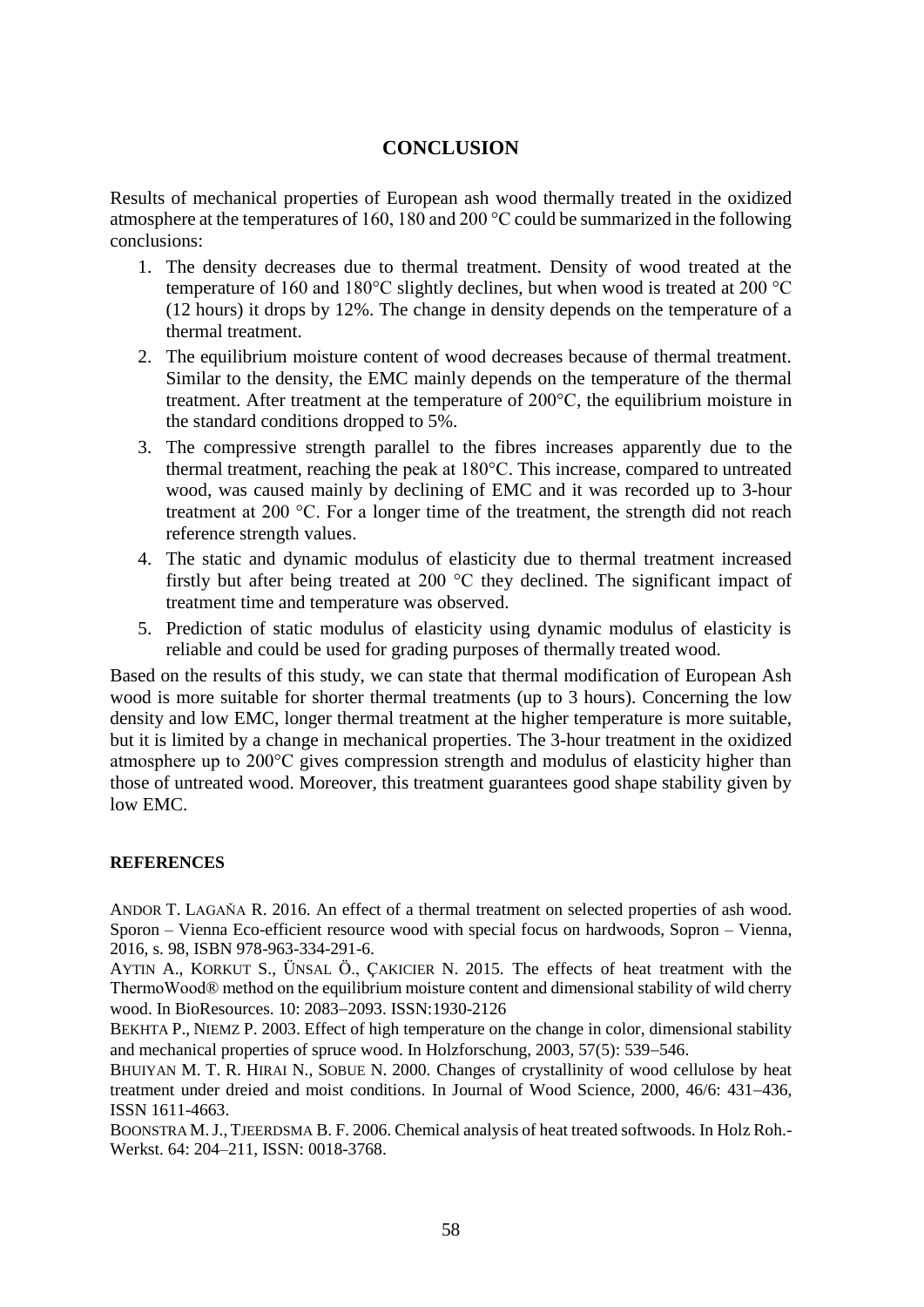BOONSTRA M. VAN ACKER J. TJEERDSMA B. KEGEL E. 2007. Strength properties of thermally modified softwoods and its relation to polymeric structural wood constituent. In Annals of Forest Science 64 /7: 679-690, ISSN: 1297-966X.

BORUVKA V., ZEIDLER A., HOLECEK T. 2015. Comparsion of stiffness and strenght properties of untrated and heat-treated wood of douglas fir and Alder. In BioResources 2015, 10/4: 8281–8294, ISSN: 1930-2126.

CAI J.; CAI L. 2012. Effects of thermal modification on mechanical and swelling properties and color change of lumber killed by mountain pine beetle. In BioResources, 08/2012, 7/3: 3488–3499, ISSN: 1930-2126.

ČABALOVÁ I, KAČÍK F, TRIBULOVÁ T. 2016. The effects of heat treatment on the chemical alterations of Oak Wood. Key Engineering Materials*.* 2016, 688m, s. 4449. ISSN: 1662-9795.

HILL C. 2006. Wood Modification: Chemical, Thermal and Ohter Processes, 260 s. vyd. John Wiley & Sons 2006, 260 s. ISBN: 978-0-470-02172-9

NÉMETH R., FEHÉR S., ÁBRAHÁM J., BAK M., HORVÁTH N., KOMÁN S., SZELES P. 2016. Poplar Wood Related Research in Hungary. In proceedings of the 2nd Conference on Engineered Wood Products based on Poplar/willow Wood León, Spain, September 8th-10th 2016. 4p.

KAČÍKOVÁ, D., KAČÍK, F. 2011. Chemické a mechanické zmeny dreva pri termickej úprave. Zvolen : TU vo Zvolene, 2011, s. 71, ISBN 978-80-228-2249-7.

KAČÍKOVÁ D., KAČÍK F., ČABALOVÁ I., ĎURKOVIČ J. 2013. Effects of thermal treatment on chemical, mechanical and colour traits in Norway spruce wood. In BioResource Technology, 2013; s. 669–674, ISSN: 1930-2126.

KORKUT S. 2008. The effects of heat treatment on some technological properties in Uludag fir (*Abies bornmuellerinana* Mattf.) wood. In Science Direct, 43: 422–428, ISSN: 0262-4079.

KORKUT D.S., KORKUT S., BEKAR I., BUDAKÇI M., DILIK T., ÇAKLICLIER N. 2008. The effects of heat treatment on the physical properties and surface roughness of turkish hazel (*Corylus colurna* l.) wood. In International Journal of Molecular Sciences, 9: 1772–1783, ISSN 1422-0067.

KÚDELA J., 2005 Vlhkostné a tepelné namáhanie bukového dreva. Zvolen : Technická univerzita vo Zvolene, 2005. 141 s. ISBN 80-228-1486-5.

LAGAŇA R., ROHANOVÁ A. 2014. Prediction of modulus of elasticity using acoustic characteristics. Acta facultatis xylologiae Zvolen, 2014, 56(1): 5-12. ISSN 1336-3824.

LEKOUNOUGOU S., KOCAEFE D. 2014. Effect of thermal modification temperature on the mechanical properties, dimensional stability, and biological durability of black spruce (*Picea mariana*). In Wood Material Science and Engineering, 2014, 9/2: 59–66, ISSN:1748-0272.

MOLINSKI W. ROSZYK E. JABLONSKI A. PUSZYNSK, J. CEGIELA J. 2016. Mechanical parameters of thermally modified ash wood determined by compression in radial direction. In Maderas-Ciens Tecnol, 2016, 18/4: 1-18, ISSN 0718-221X.

MILITZ H. 2002. Thermal treatment of wood: European processes and their background. IRG/WP 02-40241. 33rd Annual Meeting, 12–17 May, Cardiff-Wales 2002, 4: 1–17.

NIEMZ P., CLAUSS S., MICHEL F., HANSCH D., HANSEL A. 2014. Physical and mechanical properties of common ash (*Fraxinus excelsior L*.). In Wood Research 59(4): 671682. ISSN 1336-4561.

RAPP O. A. 2001. Review on heat treatments of wood. BFH Hamburg, COST ACTION E22- Enviromental optimisation of eood protection, 2001, s. 66, ISBN: 3–926 301–02–3.

REGINÁČ L., 1978. Náuka o dreve II. Zvolen : VŠLD, 1978, s. 379.

REINPRECHT L., VIDHOLDOVÁ Z. 2011. Termodrevo. Šmíra – Print 2011, s. 89 ISBN 978-80-87427- 05-7.

REINPRECHT L., VIDHOLDOVÁ, Z. 2008. Mould resistance, water resistance and mechanical properties of OHT-thermowoods: COST Conference on Socio-Economic Perspectives of Treated Wood for the Common European Market, 2008, s. 159-165, ISSN: 978-90-806565-0-5.

ROMAGNOLI M., CAVALLI D., PERNARELLA R., ZANUTTINI R., TOGNI M. 2015. Physical and Mechanical Characteristics of Poor-Quality Wood After Heat Treatment. IForest : Biogeosciences and Forestry, 8/1, 2015, s. 884–891, ISSN: 1971-7458.

YILDIZ S., GÜMÜŞKAYA E. 2007. The effects of thermal modification on crystalline structure of cellulose in soft and hardwood. In Building and Environment,  $42/1$ ,  $2007$ , s.  $62-67$ , ISSN:  $0262-$ 4079.